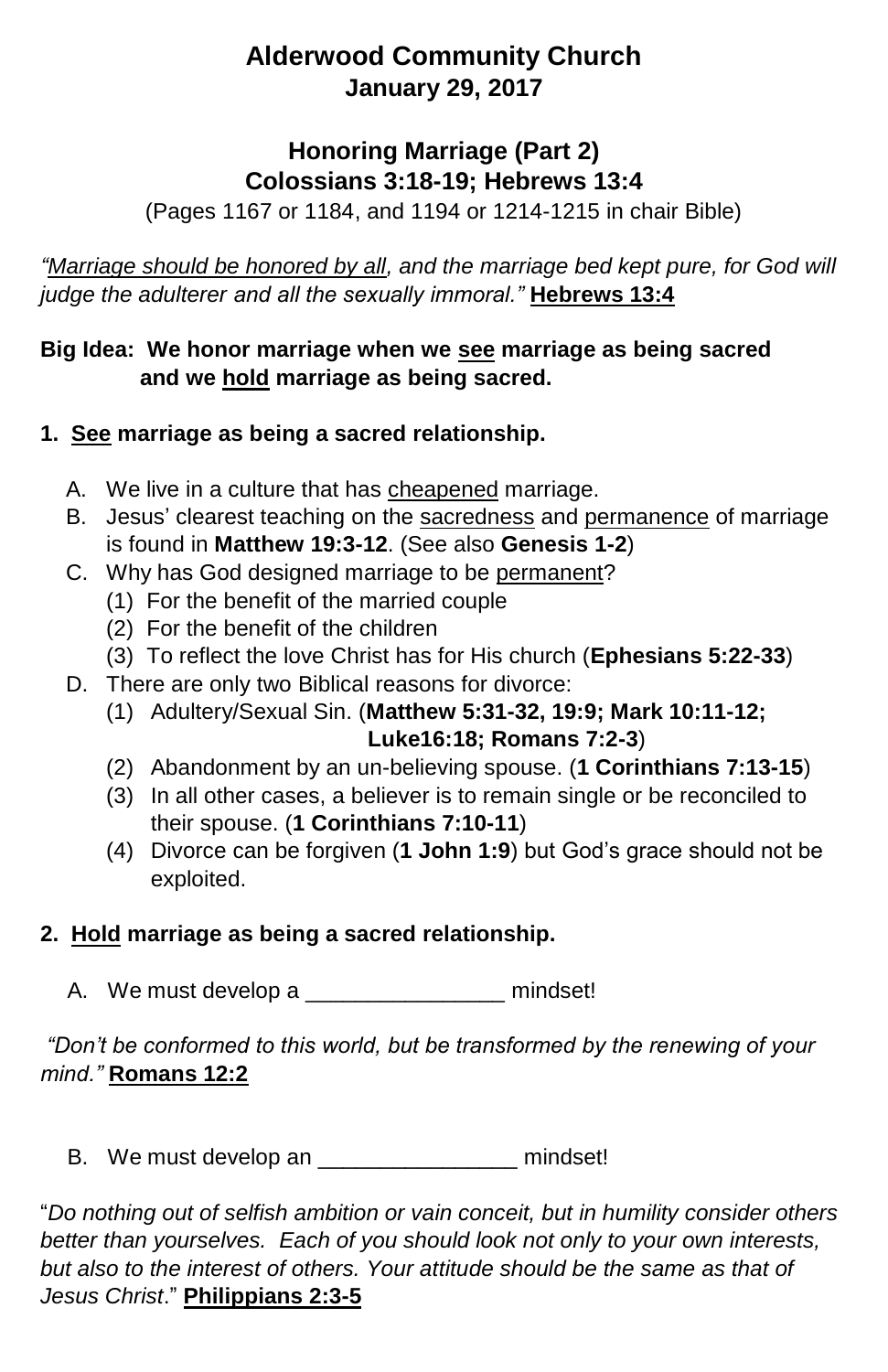- (1) The role of the wife: *"Wives, submit to your own husbands, as is fitting in the Lord."* (**Colossians 3:18**)
	- (a) What does it mean to *"submit"*?
	- (b) Why does God command the wife to submit to her husband?
	- (c) How is the wife's submission to be expressed? *What do I say or do that makes you feel respected?*
- (2) The role of the husband: *"Husbands, love your wives and do not be harsh with them."* (**Colossians 3:19**)
	- (a) What does it mean to *"love your wife"*?
	- (b) Why does God command the husband to love his wife?
	- (c) How is the husband's love to be expressed? (**1 Peter 3:7**) *What do I do that makes you feel loved?*

#### Resources:

*Love and Respect* Dr. Emerson Eggerichs *His Needs, Her Needs* Dr. Willard Harley *The Five Love Languages* Dr. Gary Chapman *The Meaning of Marriage* Tim Keller

#### **Sermon Questions:**

1. What did you find either encouraging or challenging from Pastor Brad's message?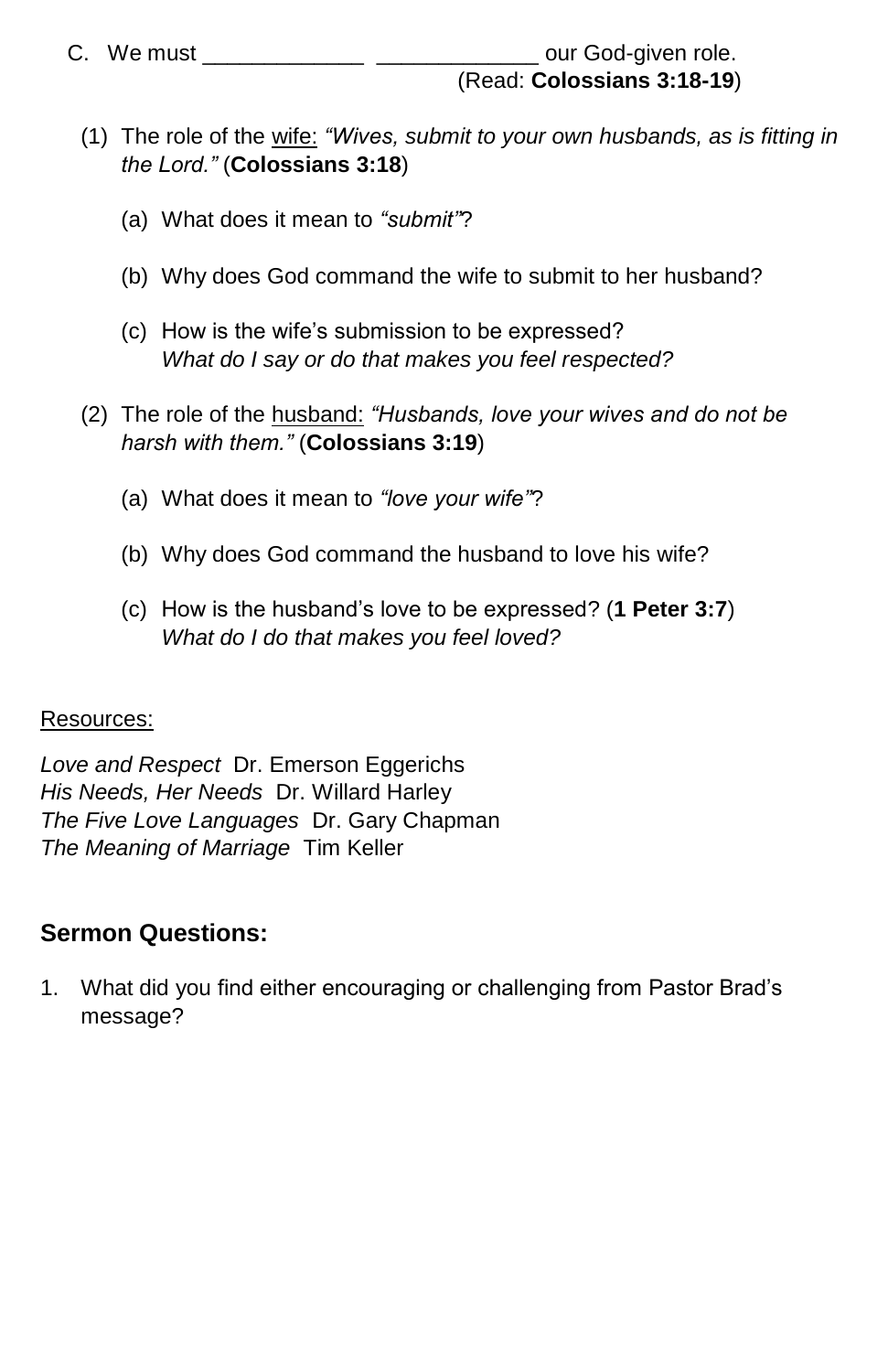2. When Paul instructs husbands and wives in **Ephesians 5:22-33** he precedes his teaching by the command, "Submit to one another out of reverence for Christ" (**5:21**). How do you think this sets the pattern for the relationship between a wife and husband?

3. What does the phrase "as is fitting in the Lord" (**Colossians 3:18**) mean for a wife?

Are there times when a wife must not submit? If so, when?

How can a wife that does not respect her husband rekindle that respect and submission that the Lord instructs her to show?

4. What do you think a husband should do in response to his wife's disrespect or lack of submission?